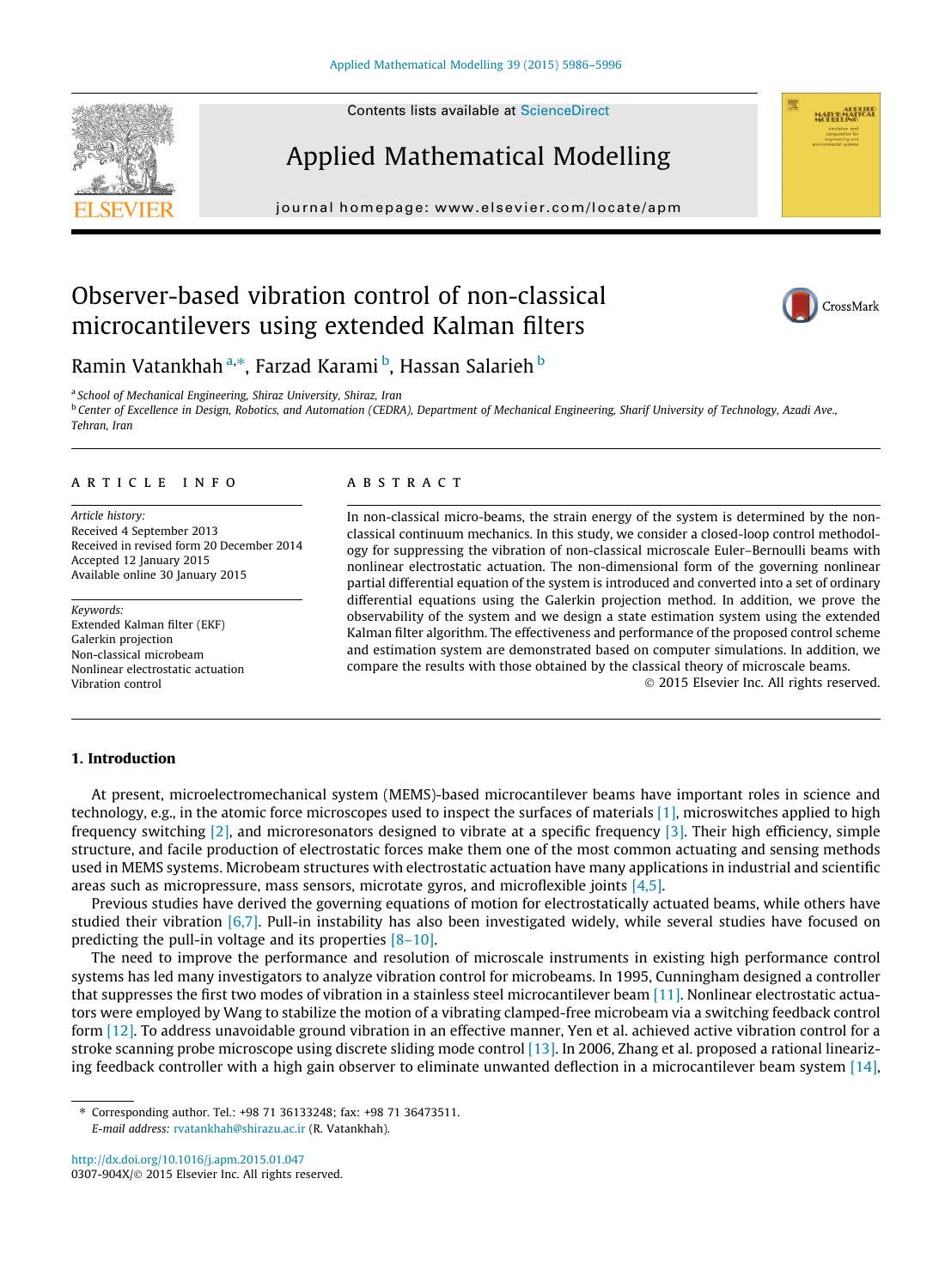where the Rayleigh–Ritz method was used to reduce the order of the dynamical model of microcantilever beams. In most previous studies of the vibration control problem in electrostatically actuated microsystems, the governing equations of motion have been reduced by assuming the lumping of parameters. Using this simplification, Vagia designed a switching proportional-integral-derivative control algorithm in 2008 [\[15\]](#page--1-0), while he proposed a sliding mode control technique in 2012 to handle the nonlinearity and uncertainty in the system parameters [\[16\]](#page--1-0).

The characteristic beam thickness is of the order of microns and submicrons in many applications of MEMS-based microbeams. In recent decades, the size effect in microscale beams has been studied experimentally in some metals and polymers [\[17–19\]](#page--1-0). These experiments indicate that the classical strain-based mechanics theories cannot be used to explain the microstructure-dependent size effect. Thus, conventional continuum mechanics need to be developed using higher order or non-classical continuum theories to describe this size-dependent phenomenon at a small scale.

In 1994, Fleck and Hutchinson established a new type of higher-order or non-classical continuum theory called strain gradient theory [\[17\].](#page--1-0) Lam et al. developed this theory and introduced the modified strain gradient elasticity theory in 2003, which is one of the most successful and inclusive non-classical continuum theories [\[20\].](#page--1-0) Using this new theory, many researchers have derived the new governing equations of non-classical microbeams to predict their static and dynamic behaviors based on the new models obtained. Thus, we summarize some of these studies. In the following, when we refer to the strain gradient theory, we specifically mean the version of the theory obtained by Lam et al. [\[20\]](#page--1-0).

In 2009, Kong et al. obtained the new governing equations of equilibrium for Euler–Bernoulli microbeams based on the strain gradient theory [\[21\]](#page--1-0), where they also studied the static and dynamic behavior of this new model of microbeams [\[21\]](#page--1-0). In 2011, Kahrobaiyan et al. derived the nonlinear governing equation for Euler–Bernoulli microscale beams using a combination of the strain gradient theory and Hamilton's principle [\[22\].](#page--1-0) In another study, they investigated the free vibration of functionally graded strain gradient Euler–Bernoulli microbeams [\[23\].](#page--1-0) Later, the nonlinear static bending deformation, the post-buckling problem, and the nonlinear free vibration of non-classical Euler–Bernoulli microbeams were analyzed by Zhao et al. [\[24\]](#page--1-0). A microscale Timoshenko beam model was developed based on strain gradient theory by Wang et al. [\[25\]](#page--1-0). Ansari et al. considered the free vibration characteristics of microbeams made of functionally graded materials based on the strain gradient Timoshenko beam theory [\[26\].](#page--1-0) In 2013, the nonlinear forced vibration of non-classical strain gradient Euler–Bernoulli microbeams was considered by Vatankhah et al. [\[27\].](#page--1-0) In [\[28,29\],](#page--1-0) the authors investigated the boundary stabilization and exact controllability of non-classical Euler–Bernoulli microbeams using a simple boundary control law, where the actuator dynamics model was not considered in the system and the boundary controller design was also obtained in the absence of any noise and disturbances.

In this study, we aim to achieve vibration control for non-classical strain gradient electrostatically actuated microcantilevers using the nonlinear control theory. The nonlinear model of the electrostatic actuator is considered in this system. Furthermore, the control targets are studied in the presence of measurements and process noise. To achieve this goal, we first determine the nondimensional form of the governing nonlinear partial differential equation (PDE) of an electrostatically actuated Euler–Bernoulli microbeam based on the strain gradient theory, before the Galerkin projection method is employed to reduce the order of the system and the state equations are presented in the modal space. A state observation system is also required to estimate the states needed in the control system. The estimation system is designed based on the extended Kalman filter (EKF). This system should estimate the states based on the lowest measurements to satisfy the microscale limits of implementation and fabrication.

#### 2. System model formulation

The system considered is a clamped-free microbeam with uniform cross-section A, density  $\rho$ , length L, and thickness h. The governing PDE of motion and the corresponding boundary conditions, which are based on the strain gradient theory proposed by Lam et al. [\[20\],](#page--1-0) are obtained using Hamilton's principle for a non-classical strain gradient Euler–Bernoulli microscale beam, as follows [\[21\]:](#page--1-0)

$$
\rho A \frac{\partial^2 w}{\partial t^2} + K_1 \frac{\partial^4 w}{\partial x^4} - K_2 \frac{\partial^6 w}{\partial x^6} = 0,
$$
\n
$$
\begin{cases}\nW|_{(0,t)} = \frac{\partial w}{\partial x}|_{(0,t)} = \frac{\partial^2 w}{\partial x^2}|_{(0,t)} = 0, \\
\frac{\partial^3 w}{\partial x^3}|_{(L,t)} = \frac{\partial^5 w}{\partial x^5}|_{(L,t)} = 0, \\
K_2 \frac{\partial^4 w}{\partial x^4}|_{(L,t)} - K_1 \frac{\partial^2 w}{\partial x^2}|_{(L,t)} = 0,\n\end{cases}
$$
\n(1)

where x and t represent the independent spatial and time variables, respectively, and  $w(x, t)$  denotes the lateral deflection. Furthermore,

$$
K_1 = EI + \mu A \left( 2l_0^2 + \frac{43}{225}l_1^2 + l_2^2 \right),
$$
  
\n
$$
K_2 = \mu I \left( 2l_0^2 + \frac{4}{5}l_1^2 \right),
$$
\n(3)